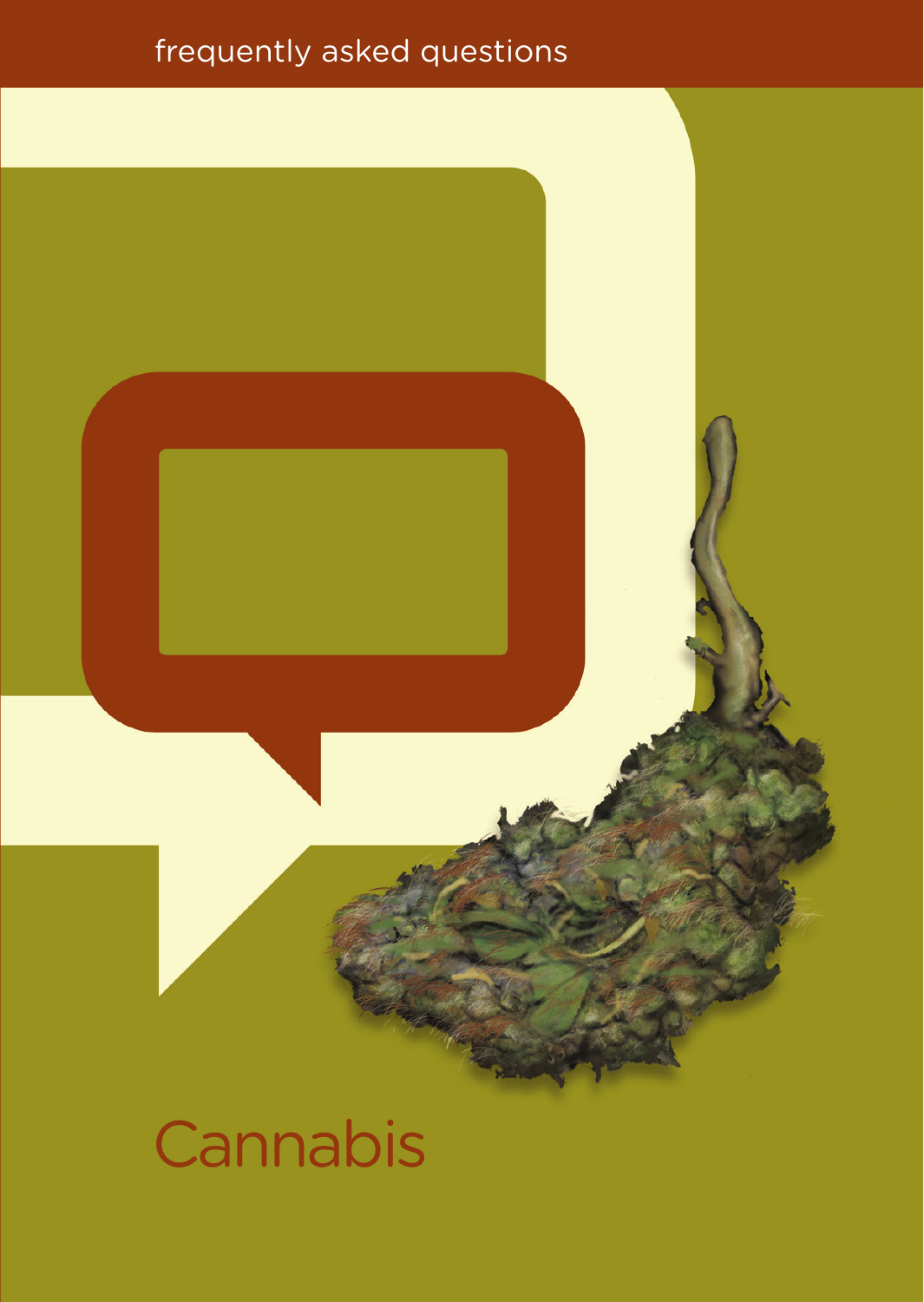## **Is cannabis legal yet?**

#### In the  $I$ <sub>IK</sub> $-$ <sub>No</sub>.

It is legal, or pretty much legal in a lot of places, but not here – there's more on the law, and the reclassification of cannabis on page 11.

## **What is cannabis?**

Cannabis is a member of the hemp family of plants. Hemp grows in many places, and has been used for thousands of years for bird seed, animal feed, as a medicine, to make paper, lamp oil, rope, clothing and many more products. Hemp can be legally grown for the manufacture of commercial products including clothing, providing the THC content is below 0.3% (too low to get you stoned).

There are four sub species of cannabis – sativa, indica, ruderalis and rasta.

## **What is it in cannabis that gets you stoned?**

The two main active compounds in cannabis are THC (tetrahydrocannabinol) and CBD (cannabidiol). All cannabis has both chemicals, but the degree to which they are present varies a lot.

## **So, what are the effects?**

THC alone produces more of a soaring, psychedelic, spacey high that can be almost amphetamine like in the clarity of its effects. CBD seems to increase the depressant qualities of THC and diminish the stimulant-like qualities. It also has the effect of delaying the onset of the high, producing the 'creeper' quality that some cannabis has.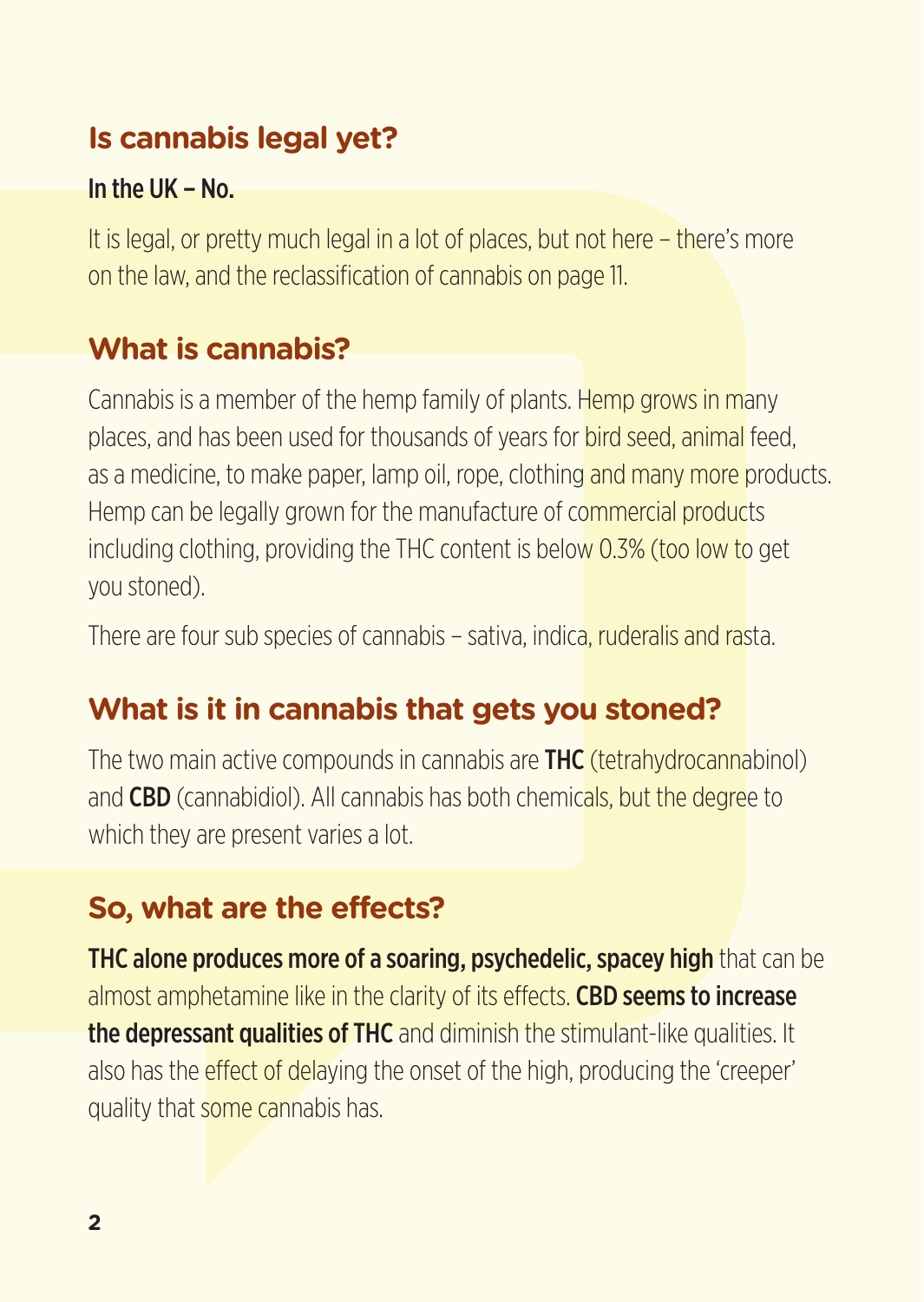#### Herbal cannabis, especially skunk, usually has a very high proportion of THC to CBD, which is why the best grass produces a clear, speedy psychedelic

high. Cannabis resin, on the other hand, has much larger amounts of CBD in, thereby producing the narcotic, stupefying effects associated with strong hash.

The main effect is one of a dreamy, warm, elevated mood, or a 'don't give a fuck' mellow sort of 'chilling out' (Roget's Thesaurus is of little help when describing drug experiences). Colours and sounds are often enhanced, time can appear distorted and the mind confused and prone to flights of ideas. Other effects include: 'the giggles': just giggling at anything: babbling: talking nonsensically, often forgetting what's been said and the 'munchies', a sudden ravenous appetite often involving large quantities of chocolate. For some people cannabis works as an aphrodisiac.

Negative effects include nausea and vomiting which are particularly common when alcohol has been consumed before smoking, and anxiety/ paranoia, (people are talking about me, strangers have hostile intentions, are undercover police etc.).

The absentmindedness and loss of rational thought patterns are disliked by some people, although others say they enjoy it. Some cannabis users experience 'whities' – a dizzy feeling like they are about to pass out (some actually do, though it's usually brief).

## **How is it taken?**

When cannabis is smoked, the effects start within minutes although the full effect takes about 15 minutes to come on and lasts about an hour, slowly tapering off over the next hour provided further doses are not taken.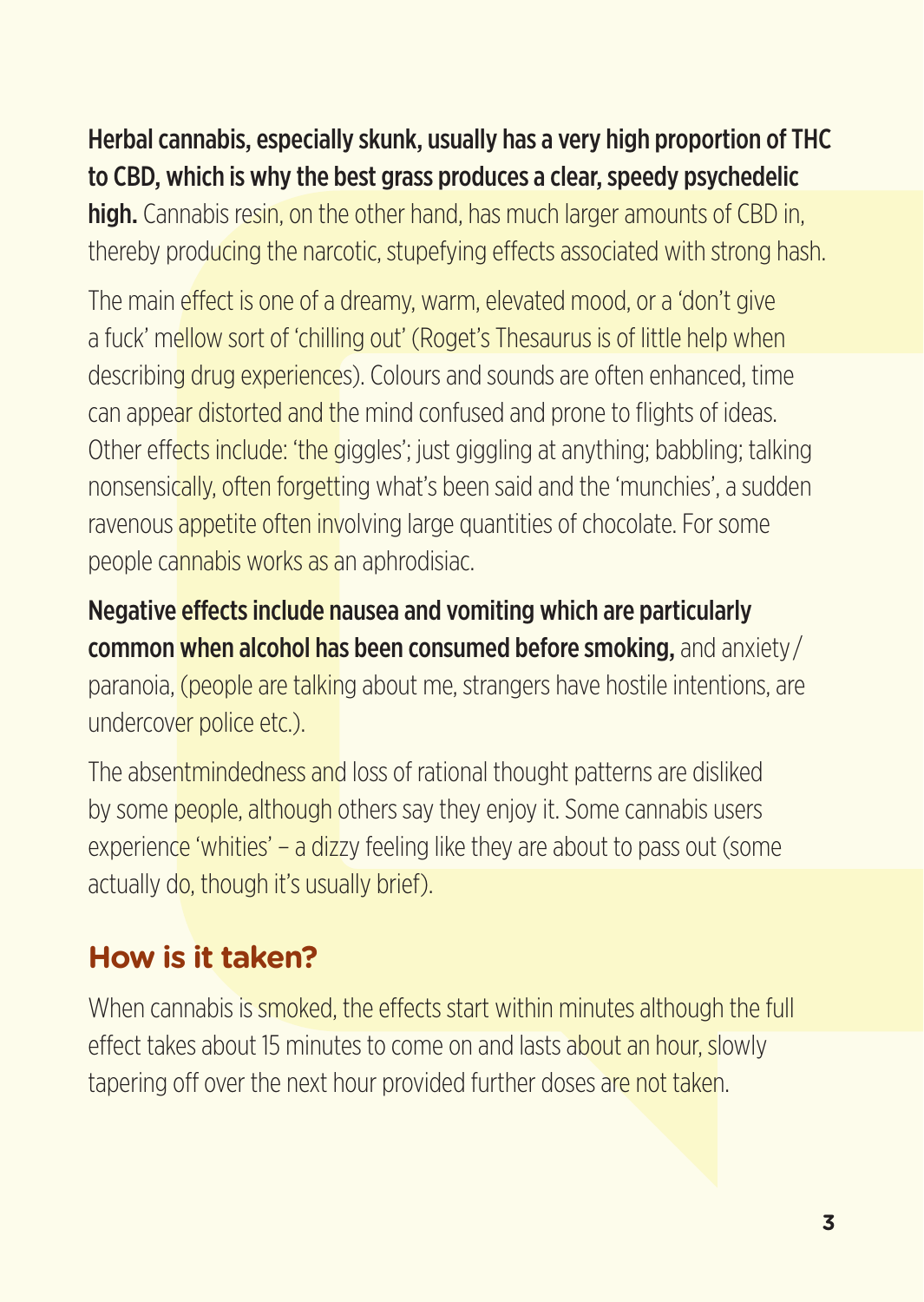Although cannabis is usually smoked, it can be eaten (usually in cakes or mixed with fudge) or drank in tea or wines.

Cannabis is not water soluble, so it has to be dissolved in either alcohol or fat if you are attempting to make either of the above.

Eating cannabis means that the effects take longer to come on (up to an hour) and can seem more intense. First time users often find it difficult to realise they are stoned and will often say it has had no effect as they giggle at their shoelaces.

### **What's the difference between hashish and marijuana?**

Cannabis is a generic term used to describe the various preparations and forms the plant appears in. The Mexican term marijuana, though strictly describing the flowering tops of the plant, is used in many countries to describe the leaves and just about every other part of the plant except the roots (often just called 'grass' or 'weed').

Hashish or hash is the resin that is exuded from the leaves and flowering tops of the plant and then prepared into a block, ranging in texture from plasticine. to hard clay and in colour, from black or brown to green and even yellow.

## **Skunk**

Cannabis plants are usually male or female (although some are both). Male plants aren't grown because they give off pollen, and if a female plant is around it will become fertilised by the male and start to produce seeds, devoting less of its time to produce flowers (the most potent part of the plant). If the female is unfertilised it will not produce seeds but will produce more flowers.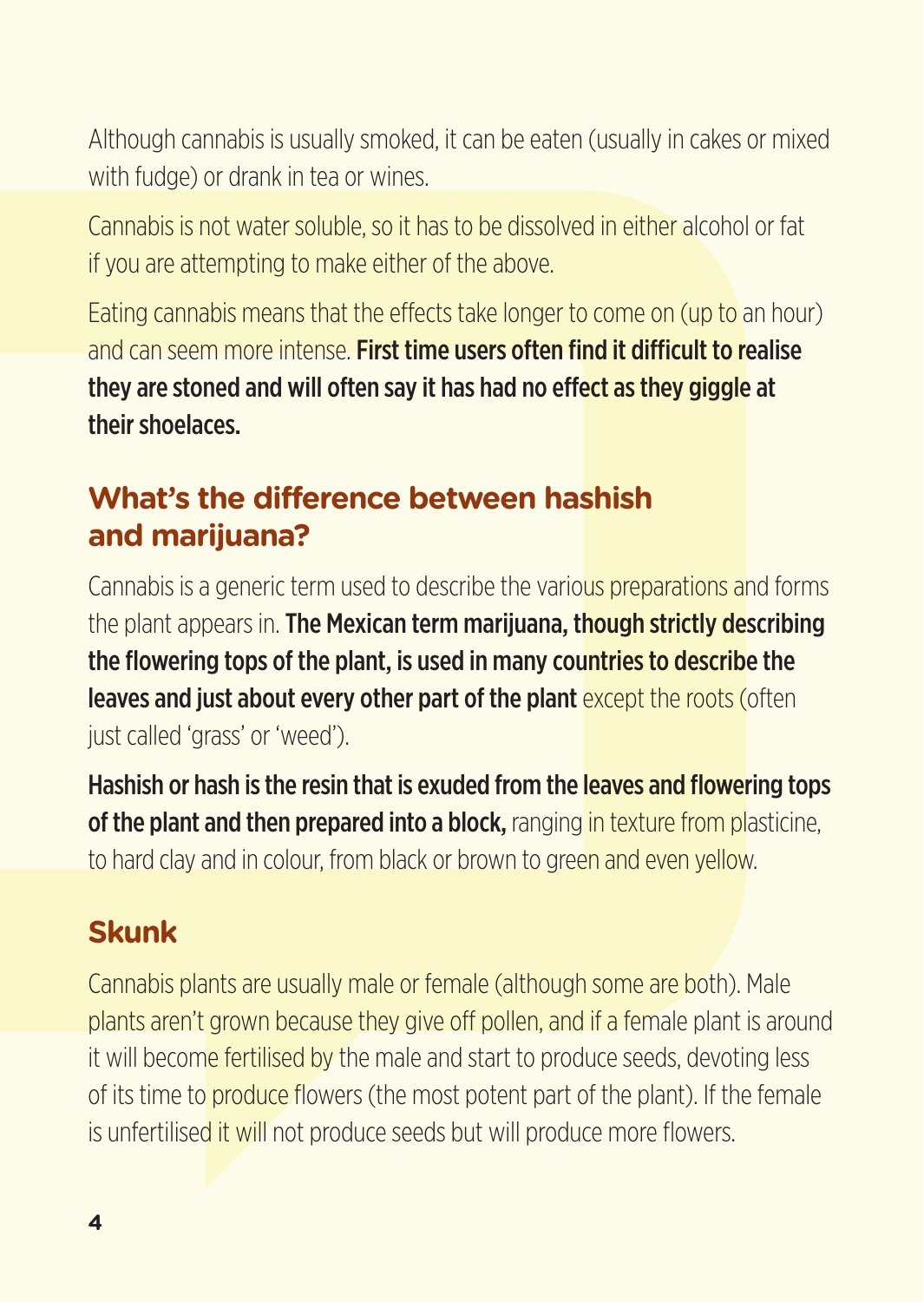**Sinsemilla or skunk** is the unpollinated flowers of the female plant (sinsemilla is Spanish for 'without seed').

Modern growing technology has seen the development of various hybrid plants. The most famous sativa/indica (sativa-dominant) hybrid was originated in the USA, the legendary Skunk no. 1 – as was the second most famous hybrid Northern Lights an indica-dominant hybrid.

Since the 1990s, the genetic material from these legendary strains of marijuana has been available in Europe via Dutch seed dealers (known as 'netherweed').

Many of these strains are being cultivated domestically in the UK, usually just called 'skunk'. If grown properly, there will be no real difference between the British and Dutch variety, as the skunk grown here and the skunk grown over there usually comes from the same seed stock, and is grown using the same techniques.

## **Yer, but what's it like?**

In Britain, the average THC content (the main active drug) in cannabis is about 5% for resin, and 9% for herbal cannabis. The average THC content of skunk is around 14%! In short, skunk is about three times as strong as hash.

The effects can almost make it seem like a mild dose of LSD rather than cannabis – distortions of reality rather than hallucinations. People who smoke skunk can often be found silently looking at nothing in particular (the thousand yard stare) for hours on end. Skunk can often ruffle even experienced cannabis smokers; it should be treated with the utmost respect.

But it should be remembered that the other cannabinoid in cannabis that affects the high – cannabidiol (CBD) – is mainly present in cannabis resin (averaging 3.5% CBD), with herbal cannabis and skunk generally containing less than 0.1% CBD (virtually nothing).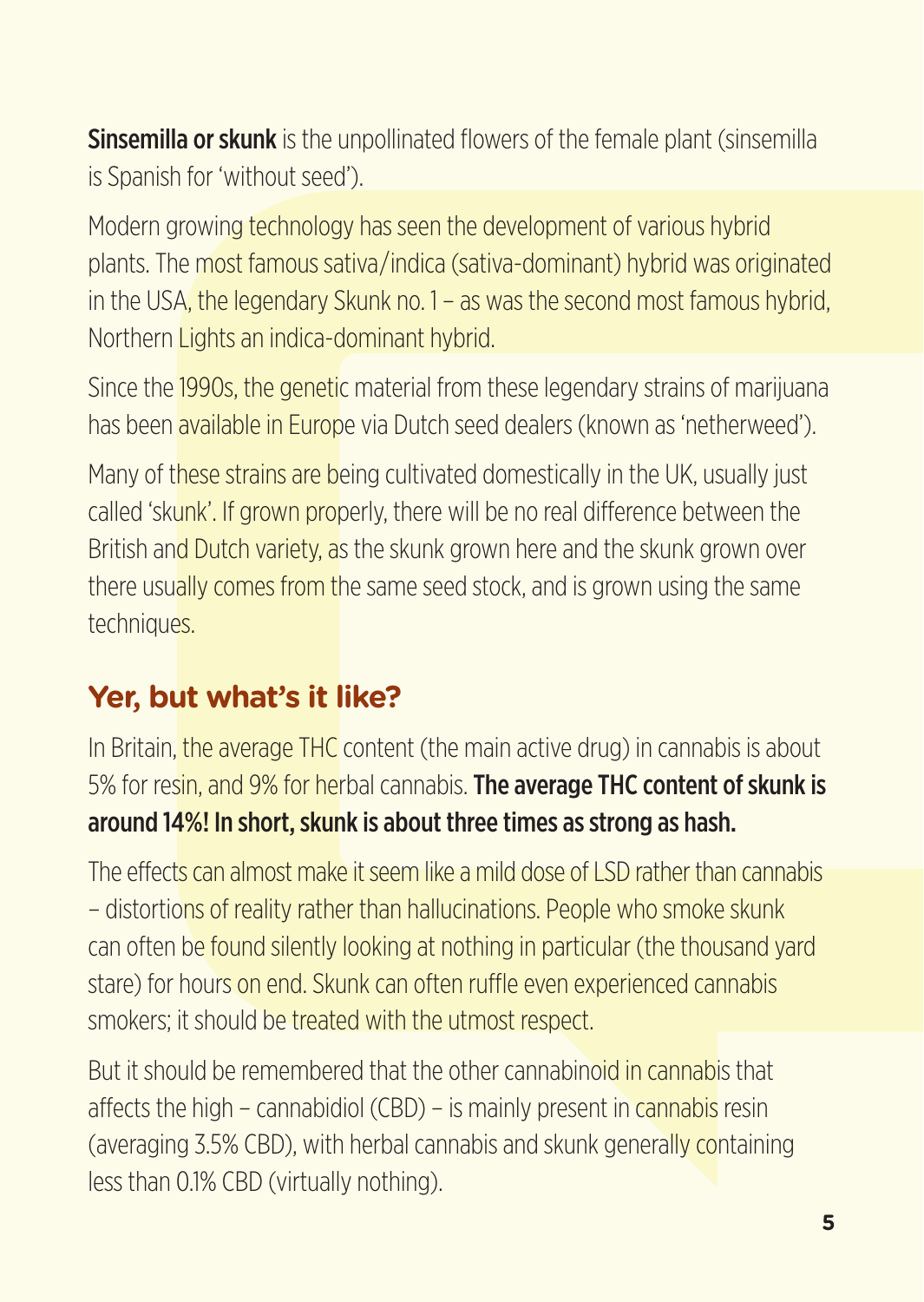## **What are those long cigarette papers for?**

According to the manufacturers king size cigarette papers are produced for long distance lorry drivers who may not be able to stop frequently enough to satisfy their nicotine craving with the standard sized papers. Urm?

## **Why do people disagree about the dangers ?**

Drug use has become a big moral and political issue – and research into cannabis does not take place in a moral vacuum.

Whilst good research tries to be neutral, some doesn't try, and even the results of good research can be interpreted to suit opposing views. **Dangers are over** exaggerated to a ridiculous degree by people who have a political or moral aversion to drugs, whilst those who are more pro-drugs tend to ignore any evidence suggesting possible harm.

In this FAQ we will, of course, be completely fair and **balanced (but we would** say that wouldn't we?).

## **So, is cannabis completely safe?**

**There is no such thing as a drug that is completely safe for everyone.** all the time: there is nothing in this life that doesn't carry some type of risk – the real question is how risky is cannabis?

- O You will not die from an overdose of cannabis.
- $\Box$  Despite what is reported in the UK media, there is still no proof that cannabis causes schizophrenia in people who wouldn't have had it anyway, but there is evidence that it can make it start earlier in people's lives, and make it worse.
- $\Box$  Smoking tobacco causes serious health problems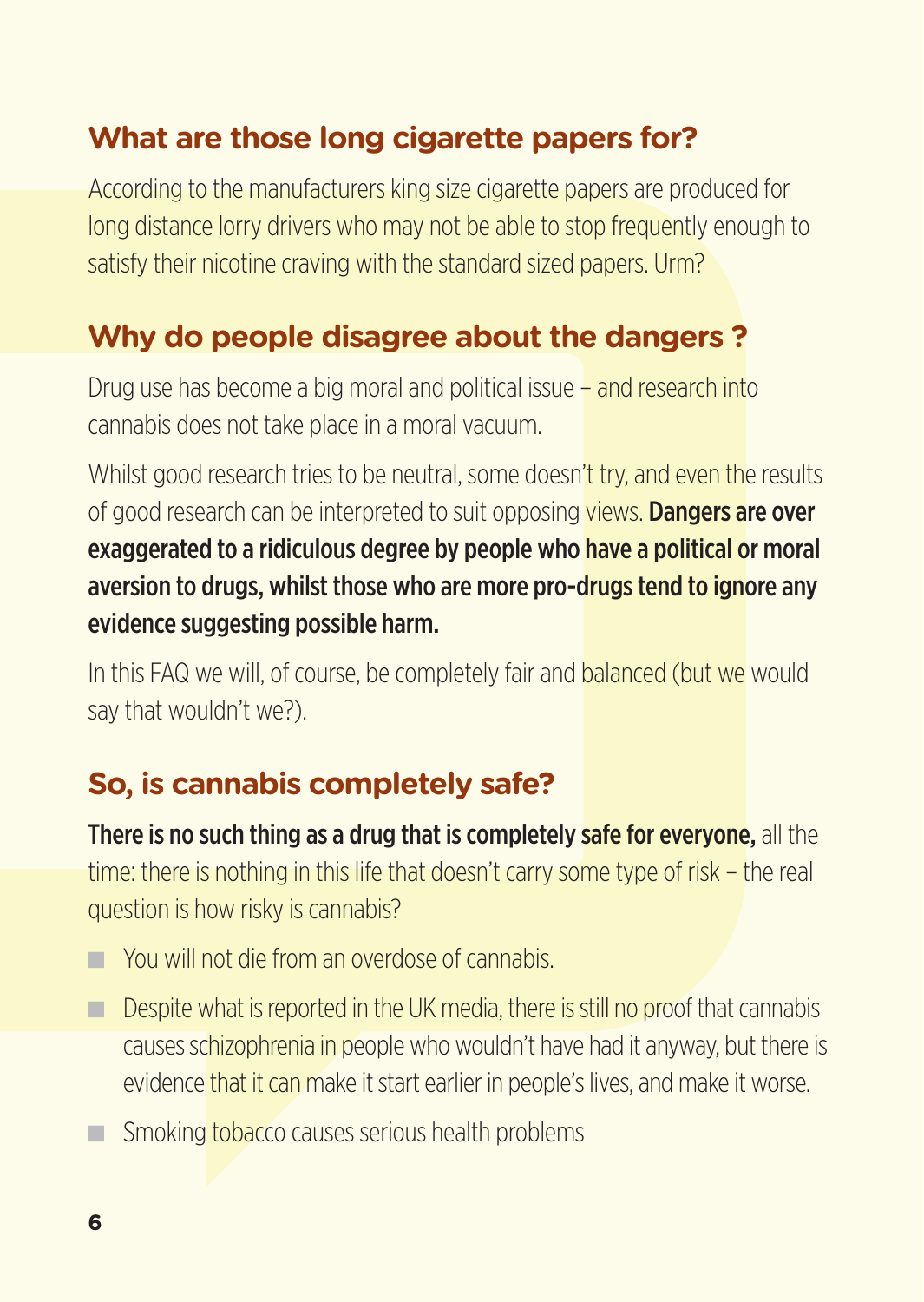There have been twenty-five years of research attempts to find an 'amotivational syndrome' (the drug makes you lazy and unmotivated); nothing has been found. Having said that, people who spend most of their lives stoned are unlikely to win the Queens Award for Industry.

- $\Box$  Cannabis does not lead to the use of other drugs any more than cigarettes or rock 'n' roll: the 'gateway drug' theory is just something that people who are anti-cannabis want to be true.
- $\Box$  Cannabis affects short-term memory, but this effect is only temporary and only lasts whilst people are stoned. This can be a problem if you are stoned all the time.
- $\blacksquare$  There is no evidence that cannabis causes infertility. However, chronic use of cannabis has been alleged to decrease sperm counts in men, and to suppress ovulation in women.
- $\Box$  Using cannabis whilst pregnant has been associated with low birth weight babies, although this is probably due to smoking tobacco. Pregnant women should avoid smoking both cannabis and tobacco.
- $\Box$  Cannabis smoke can be harmful to your windpipe and lungs. Smoking cannabis may worsen asthma. Although recent research has shown that cannabis smoke does not cause cancer in the same way that tobacco smoke does and even kills cancer cells, it still suggests that **long-term cannabis** smoking may increase the risks of lung cancer, and bronchitis.
- $\blacksquare$  Research has shown that those who drive whilst intoxicated are more hesitant. Cannabis intoxication may increase the chances of you being involved in a road traffic accident. Smoking and driving is risky and driving whilst under the influence is a crime. It is now an offence to drive with cannabis above a specified level in your blood – just as it is with drink driving.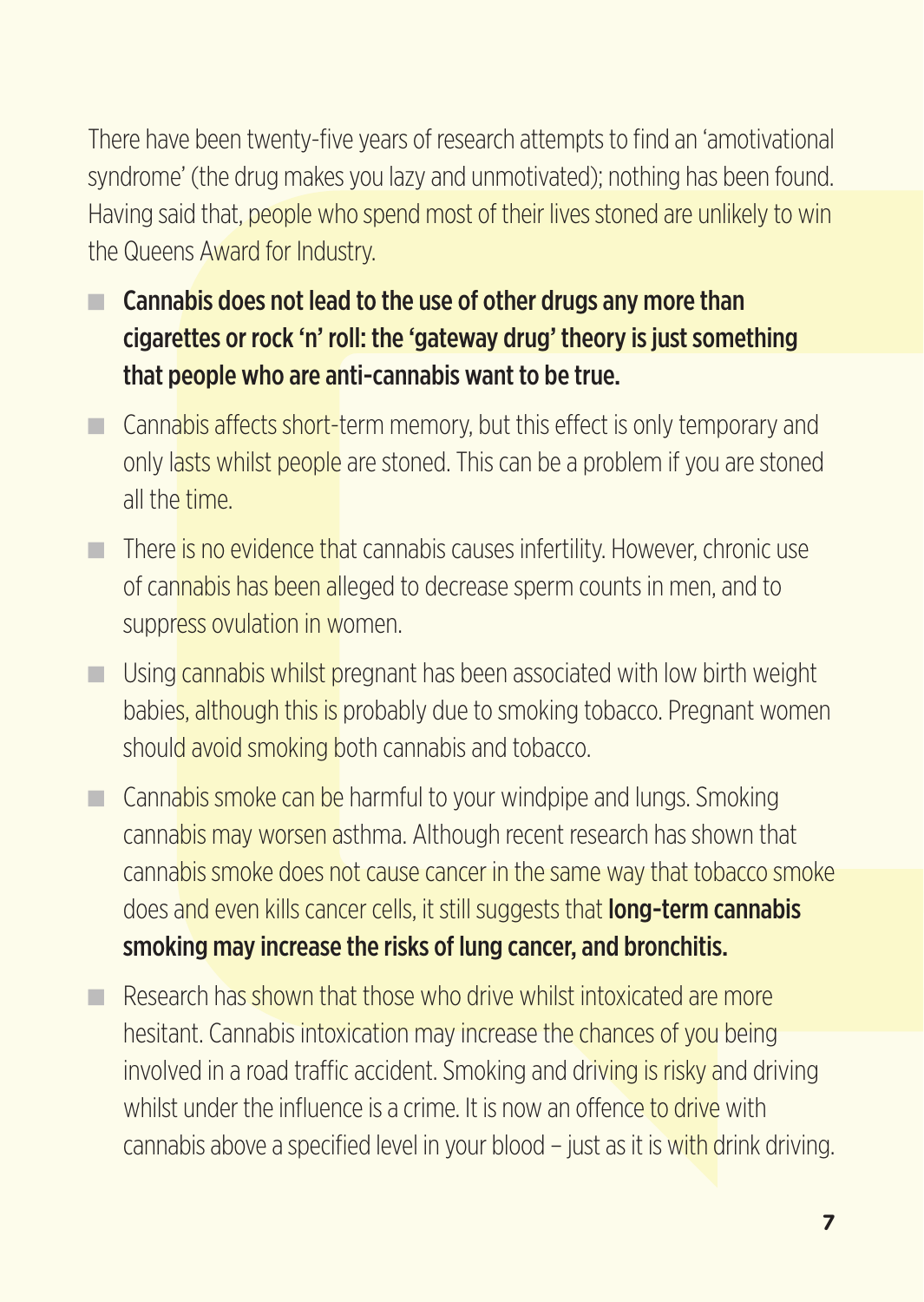- $\Box$  Cannabis is not addictive in the classic sense of producing a withdrawal syndrome like heroin or alcohol, but it can produce a form of dependency in about one in ten regular users. On stopping, they often feel anxious or moody, lose their appetite, and/or have trouble sleeping and get very vivid dreams. These withdrawal symptoms last between a few weeks to a few months. People who smoke a lot tend to experience more problems giving up.
- $\Box$  People often smoke cannabis mixed with tobacco. Those that don't smoke cigarettes often report withdrawal symptoms that they put down to cannabis but in fact they are experiencing the problem of withdrawing from tobacco, which is a very addictive drug.
- $\blacksquare$  Although it might not seem like it sometimes, cannabis is still illegal. Smoking cannabis can lead to problems with friends and relatives, and a conviction can cause problems with school, college or work, travel and housing.
- $\blacksquare$  We have known for many years that people experiencing severe psychotic mental health problems (delusions, paranoia, and/or hallucinations) who smoke cannabis (or use other drugs like alcohol, amphetamine or even cigarettes) can become more ill, and take more time to recover from their illness than those who don't use drugs.

#### **Cannabis and mental health problems**

Cannabis can 'trigger' (start off) schizophrenia in those people who would develop it anyway, however, for the rest of the population the risk of serious mental health problems is not as serious as the press would have you believe.

Although it is true that people who smoke cannabis are more likely to develop schizophrenia, people who develop schizophrenia are also more likely to smoke cannabis and take other drugs.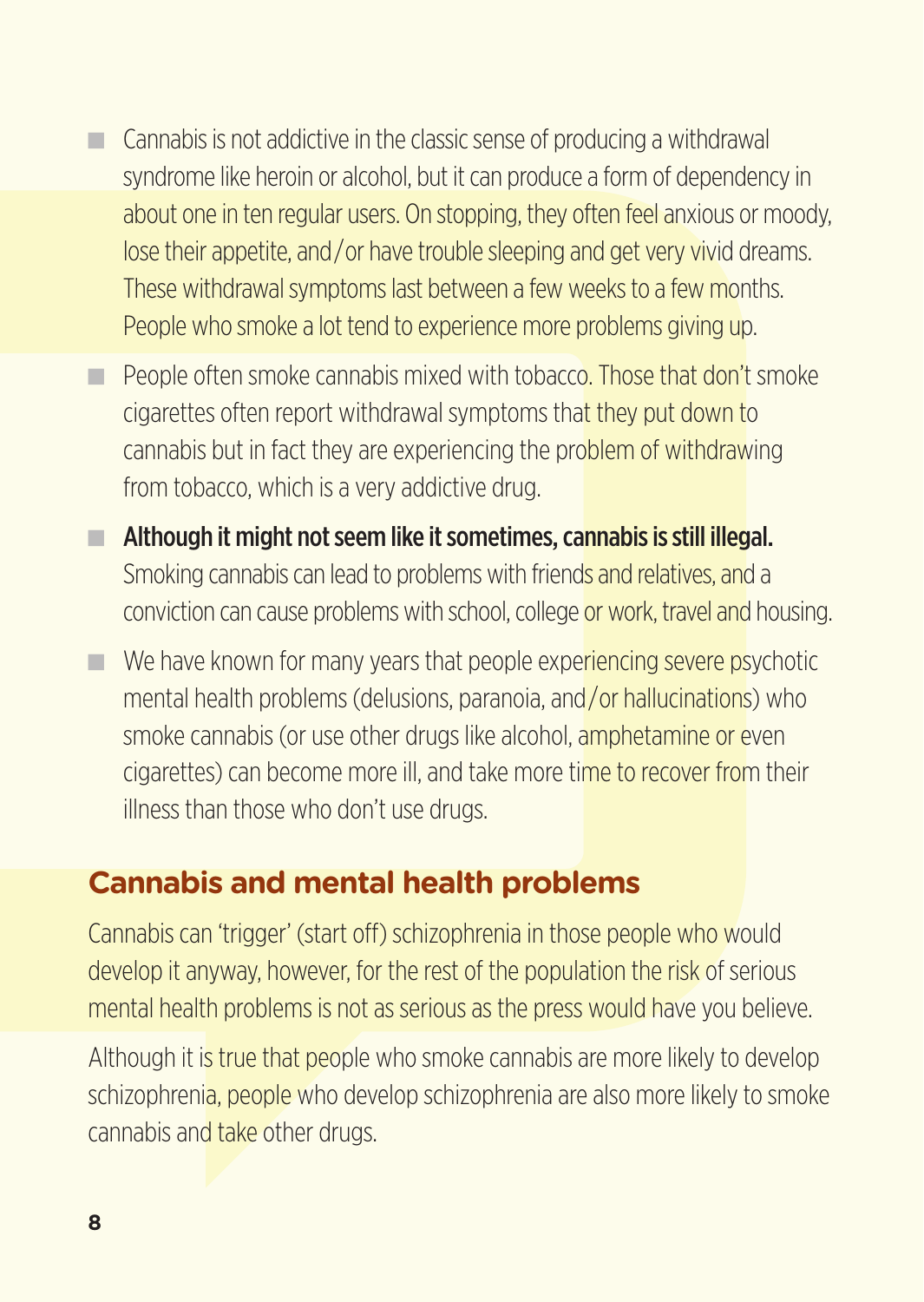The government's Advisory Council on the Misuse of Drugs conducted a review of the evidence in 2005 and concluded: *"the use of cannabis makes (at worst) only a small contribution to an individual's risk of developing schizophrenia."* 

Either way there is still a risk, even if that risk is small, so, **if you don't want to** take the risk – don't fucking smoke it!

- $\Box$  Cannabis can cause a 'toxic psychosis' in which people become very disorientated and mentally confused. However, this is rare and usually happens when cannabis is eaten and usually inexperienced users and/or people with underlying mental health problems. In any case the effect is temporary, disappearing within a few days to a few weeks with or without medical assistance.
- $\Box$  Panic attacks, anxiety and paranoia can be brought on by cannabis use – however these are temporary, and only last whilst people are intoxicated. Some cannabis users experience long term anxiety, and although they may feel like the cannabis is helping to calm them, it is probably making things worse.

## **Does smoking cannabis make me a bad person?**

Surprisingly, this is a frequently asked question for people who do seek help from drug agencies for problems with cannabis. Leaving the legal implications of cannabis aside, it is a question you can only answer for yourself, and is a question a drug worker would explore with you to discover the underlying feelings that led you to ask such a question, but I'll give you a hint: the answer is NO.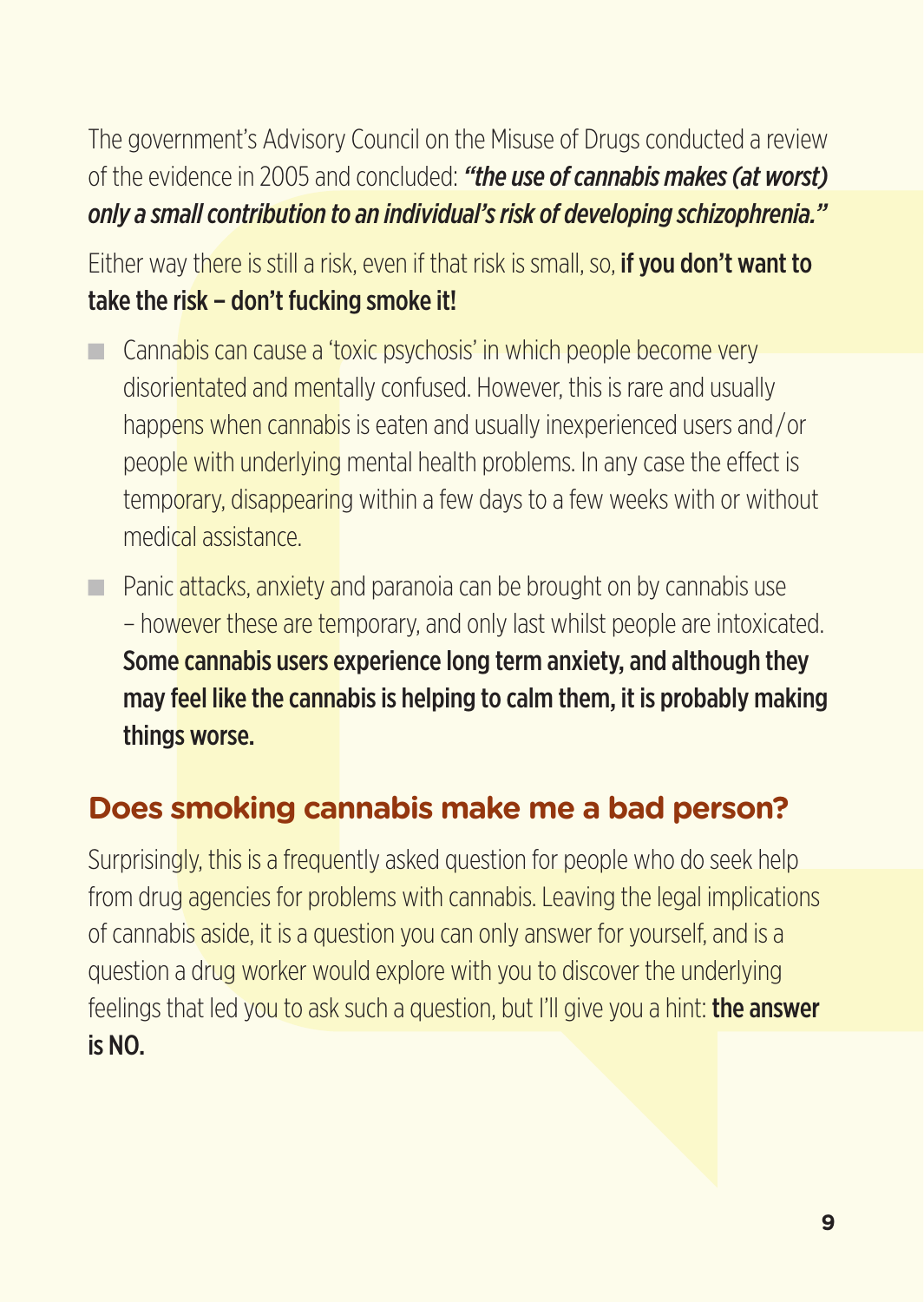## **How long can it be detected in the body, and can you beat the piss test?**

Urine tests for cannabis aren't looking for the drug itself, they are detecting the chemicals it turns into when the body breaks it down. With cannabis, these chemicals stay in the body far longer than those of pretty much all the other drugs.

A single dose of cannabis is detectable for up to a week after use; long-term heavy use of cannabis can be detected for far longer. This can be months after the last time it was taken; it all depends on what kind of test is used. If you go into prison they give you 30 days grace before you can be urine tested as they say that the testing equipment they use is calibrated to detect for up to four weeks after the last time you used.

There are a number of different testing methods used and a number of methods used to try and beat the tests. Some people often drink large amounts of liquid to dilute their urine in the hope of beating the urine test.

The only sure-fire way of beating the hair test is shaving your body completely, although washing hair frequently with shampoo has been tried by some people. Blood testing is rarely used as this is often thought to be too intrusive (by employers). Saliva tests are becoming increasingly popular and involve taking a smear from your mouth. Of course there are false positives and even passive inhalation could theoretically cause a positive result, but unfortunately there is simply no guaranteed way of beating any test.

### **Is it dangerous to mix cannabis with other drugs?**

The most common effect of mixing cannabis with other drugs is vomiting. This is usually just unpleasant. Obviously if someone passes out there is a risk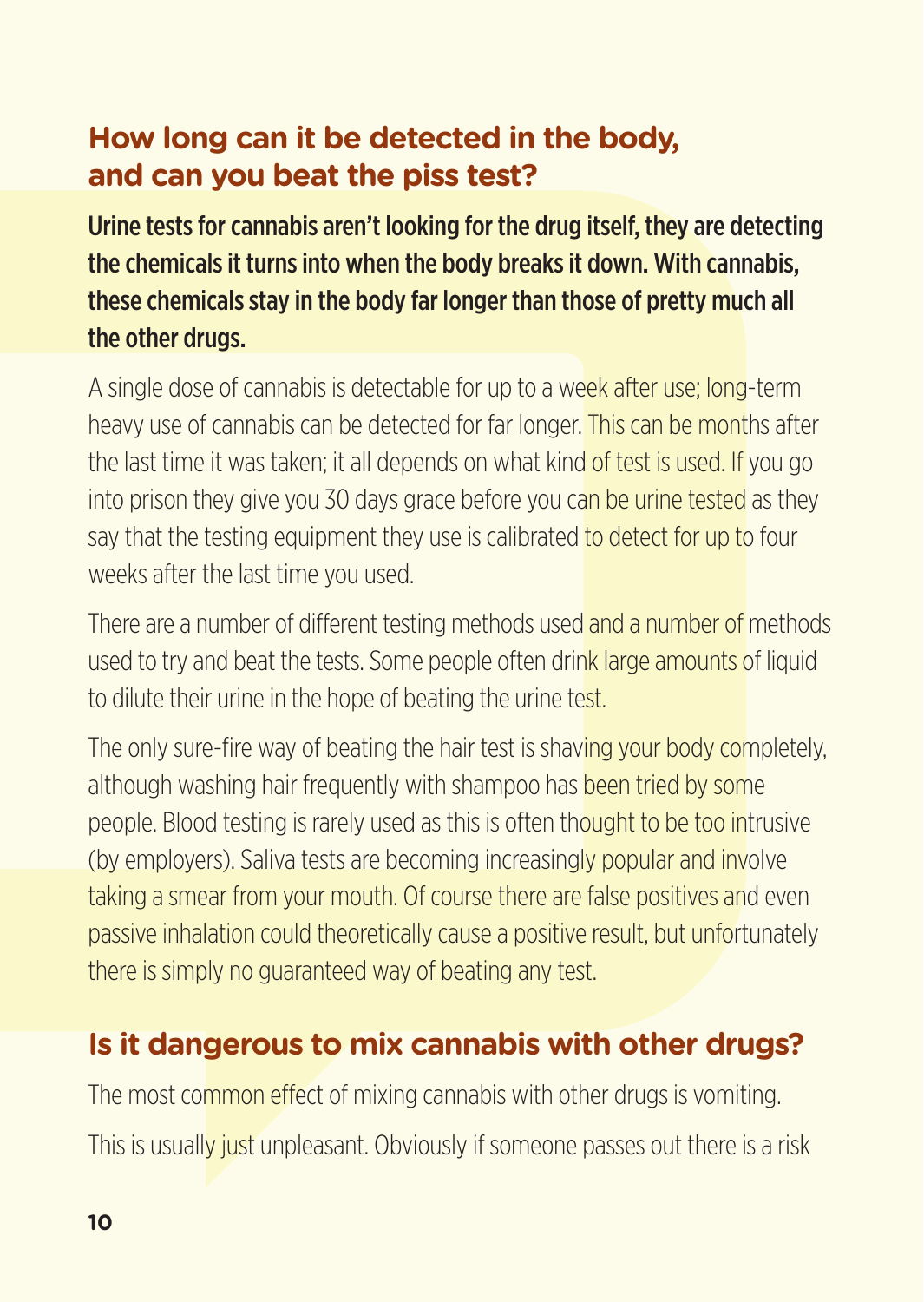that they could choke on their own vomit: put them in the recovery position. Cannabis does not profoundly affect the heart or breathing, so combining it with other drugs, whilst not advisable, is not life threatening.

#### **Is cannabis a useful medicine?**

Over the years, cannabis has been used for numerous medical reasons from flatulence relief in ancient Greece, to helping with the period pains of Queen Victoria. It is claimed that, among other things, cannabis reduces nausea in patients receiving chemotherapy, stimulates appetite in AIDS patients, and relieves symptoms of glaucoma and multiple sclerosis.

Sativex is a mouth spray containing chemical extracts from the cannabis plant and is licensed in the UK for some multiple sclerosis patients, but is not widely available on the NHS.

## **Will I still do well in my exams if I smoke loads of cannabis while I'm revising?**

No.

### **So what about these changes to the law?**

Cannabis was a class B drug, became a class C for a short while and in 2009 **went back to being a class B drug.** The maximum penalty for possession of a class B drug is five years imprisonment, compared to two years for class C drugs – however, producing or dealing class B or class C drugs attracts the same maximum penalty: 14 years imprisonment, although sentences like that are only ever given to repeat offenders and/or people with kilograms of dope.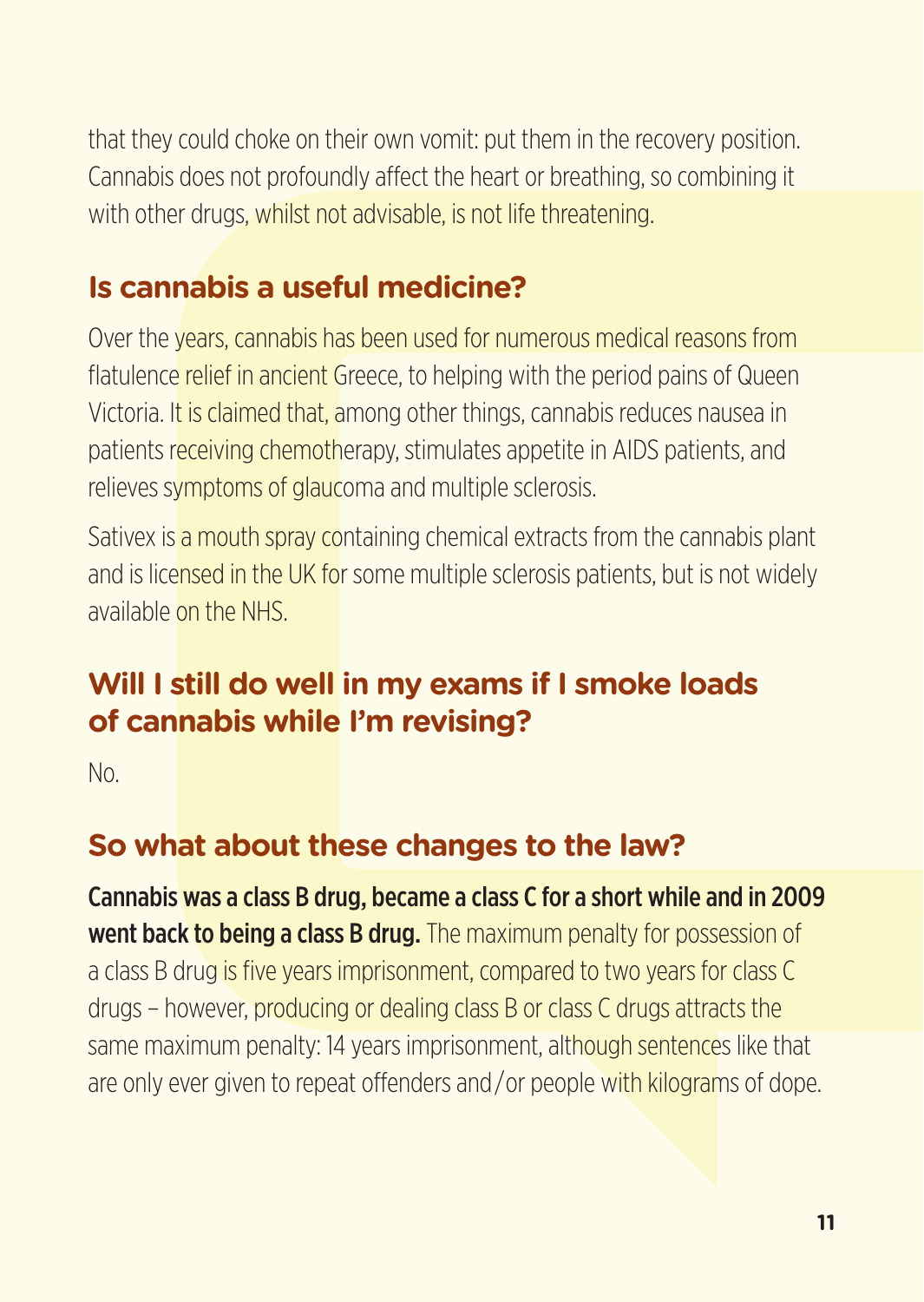## **What happens if I get caught in possession of cannabis and I'm over 18?**

The Misuse of Drugs Act, 1971 makes it an offence to either possess or to traffic in cannabis. If you are aged 18 or over and you are caught with a small amount of cannabis, in most cases (provided you admit to it) the police simply take your name and address, confiscate your cannabis, and send you on your way with a Cannabis Warning.

But you can still be arrested and charged with possession if you are caught near a school, or with a large amount, or if you are uncooperative.

If you are caught in possession of cannabis for a second time, you will receive a 'penalty notice for disorder' (PND) – which means that the police will issue you with a £90 spot-fine (a bit like getting a parking ticket). **People caught** in possession of cannabis more than two times will either be cautioned at a police station (a formal written warning) or prosecuted in court (where they will most likely receive a fine).

If you are arrested and taken to a police station you will be charged with possessing cannabis and probably be given a caution. Possession is where the police catch you with a small amount in your car, pocket, bag, house etc. and they do not believe you intend to sell it.

A caution is where you are taken to a police station and your details are taken; you are then released without any further action being taken. The caution will stay on police records and can be brought up in court if you are caught again, so in that sense it still counts as a criminal record. To get a caution you have to admit the offence. If you don't admit the offence you will be charged. If you are charged it is best to answer all questions as 'no comment', and ask to speak to a solicitor. There are duty solicitors provided for free if you cannot pay for one. If you really are not quilty, say so and ask for a solicitor.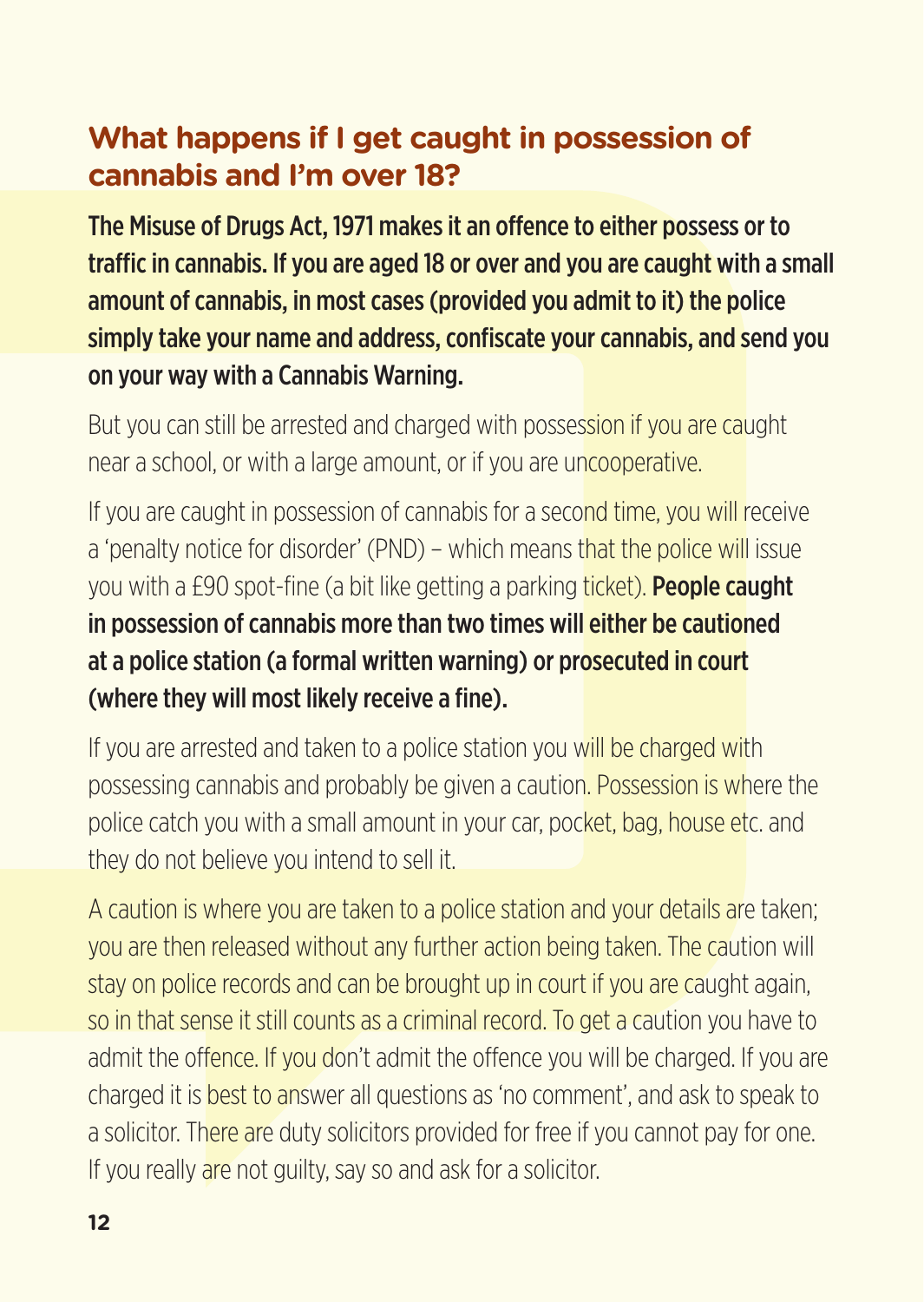Although a caution is the most common way of dealing with possession of cannabis there is no guarantee that is what you will get. If you did get charged and went to court you will most probably get a fine; it is very unlikely that you will go to prison for possession alone. However, if you go to court and are found guilty you could lose your job (if you are a train driver, school teacher or Blue Peter presenter); at best it may cause difficulties in both career prospects and in many other aspects of future life.

Growing your own plants for personal use is not a high priority for some **police forces,** while for others it's treated more seriously than possession alone.

If the police believe there is 'intent to supply' they may charge you, even if there is no evidence of actual supply.

Other charges include conspiracy or incitement to any of the above, and allowing one's premises to be used for smoking cannabis.

## **What happens if I get caught by the police and I'm under 18?**

Unfortunately you may still be arrested and taken to a police station. You will usually be given a Youth Caution which is similar to a caution. However, if you have already received a Youth Caution, you will probably be given a Youth Conditional Caution (YCC). A YCC means you will be sent to see a Youth Offending Team (YOT) for a set period of up to 12 weeks. You might also get visits to your home from social services (this is more likely the younger you are). If you have already had a YCC you will almost certainly be charged with possession and have to appear in court. In all cases with under 18s your parents or carers will be informed if you are arrested. Your parents/guardian or a social worker should be present the whole time you are questioned.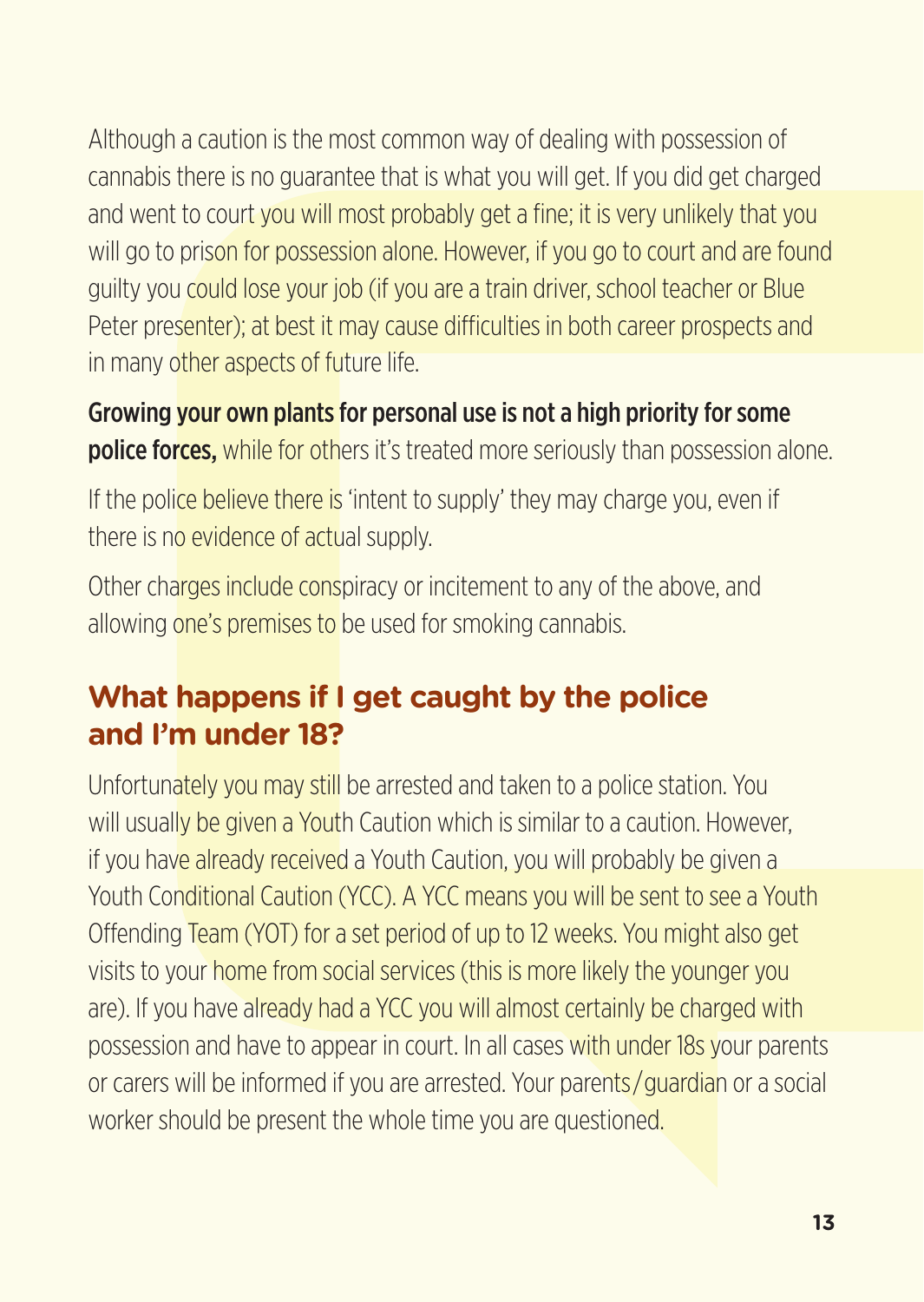## **What happens if I get caught by somebody else?**

If you are a parent, youth worker or schoolteacher and you find somebody with an amount of cannabis you are under no obligation to inform the police. You can dispose of the drug by flushing it down the toilet. It is always better to get a witness to you doing this and you should check if there are any policies or procedures from your employer for dealing with incidents like this. It is often the case that young people get into far less trouble if they are caught by a police officer outside the school gates than by a schoolteacher inside the school. In most cases a school will inform your parents. With a youth worker/doctor etc, it would depend on the circumstances and what sort of confidentiality policy they have.

## **Would you like to patronise me?**

Moi? If you take two people: one smokes cannabis when they feel like getting stoned, have a variety of interests and a variety of friends, some of whom smoke cannabis, some who don't. The other one smokes cannabis all the time, is always stoned and all their friendships are based on smoking weed to the point where their entire life revolves around skinning up a fat one. Which one would you like to be stuck in a lift with (and no, neither has any cannabis on them)?

As with any pleasurable activity, smoking weed can take up an ever growing part of your social life, sometimes at the expense of other activities. This may become a problem for some people in the sense that it can lead to a self-imposed limiting of one's personal horizons.

Is sitting around smoking weed preventing you from starting the next Virgin records, becoming Oldham's answer to Gwyneth Paltrow, or the next David Cameron? ... Urm, pass the reefer man, quick!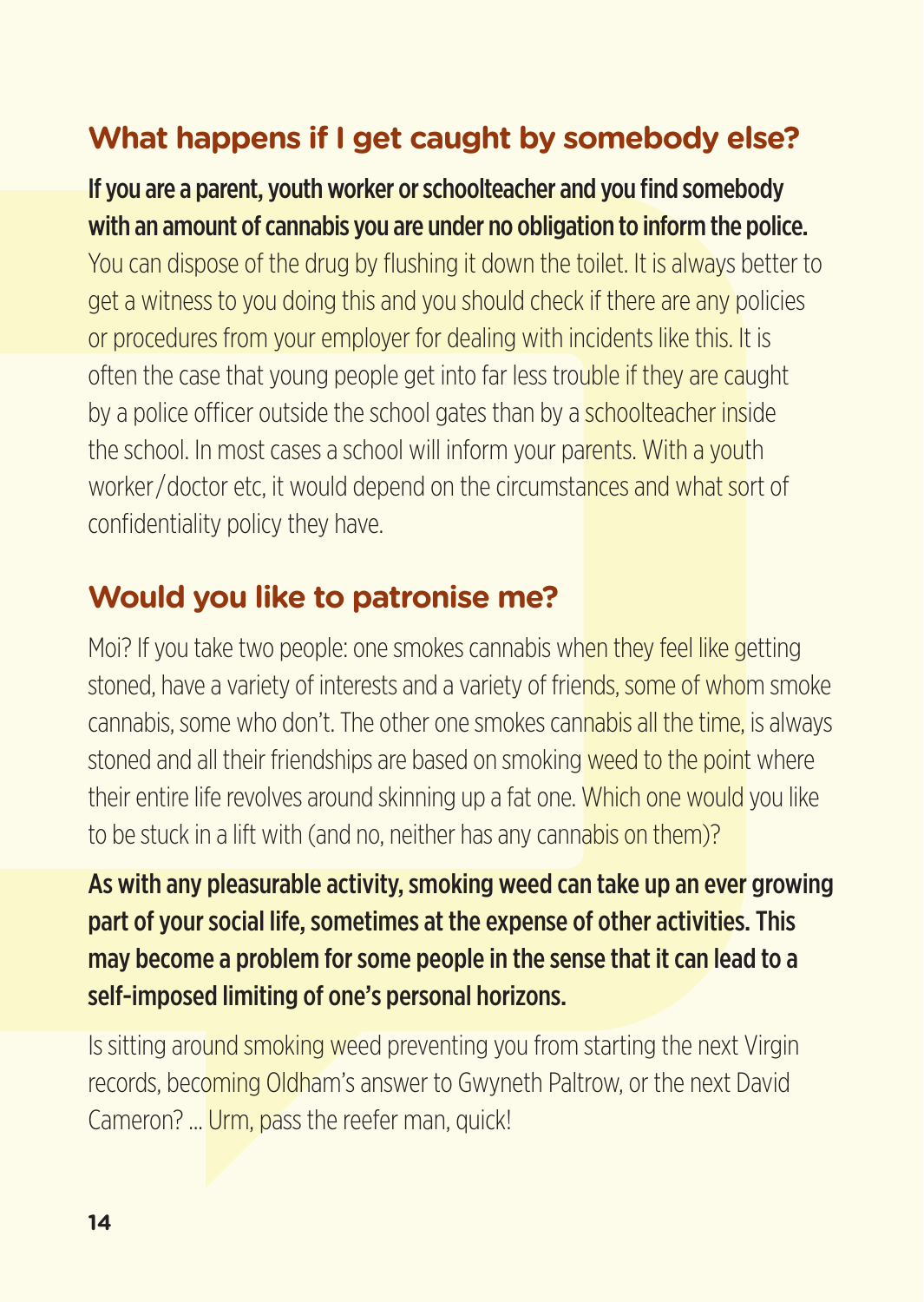## **Any top tips for managing cannabis use?**

- $\blacksquare$  Avoid regular, heavy consumption. Have days when you don't use, or restrict smoking to evenings or weekends.
- $\blacksquare$  Avoid using potent cannabis strains like skunk all the time.
- $\blacksquare$  Avoid paranoia by not going out stoned to places or with people you are uncomfortable with, or are likely to make you anxious.
- $\blacksquare$  Be discreet when buying, carrying or using cannabis.
- $\blacksquare$  If you want to get your cannabis use under control, try to have more contact with your friendship networks that are not based entirely around smoking dope.
- $\blacksquare$  Be honest with vourself: if your use of cannabis is getting to be a problem, try and cut down or stop for a while; if you have a problem doing this ring a drug service for advice.